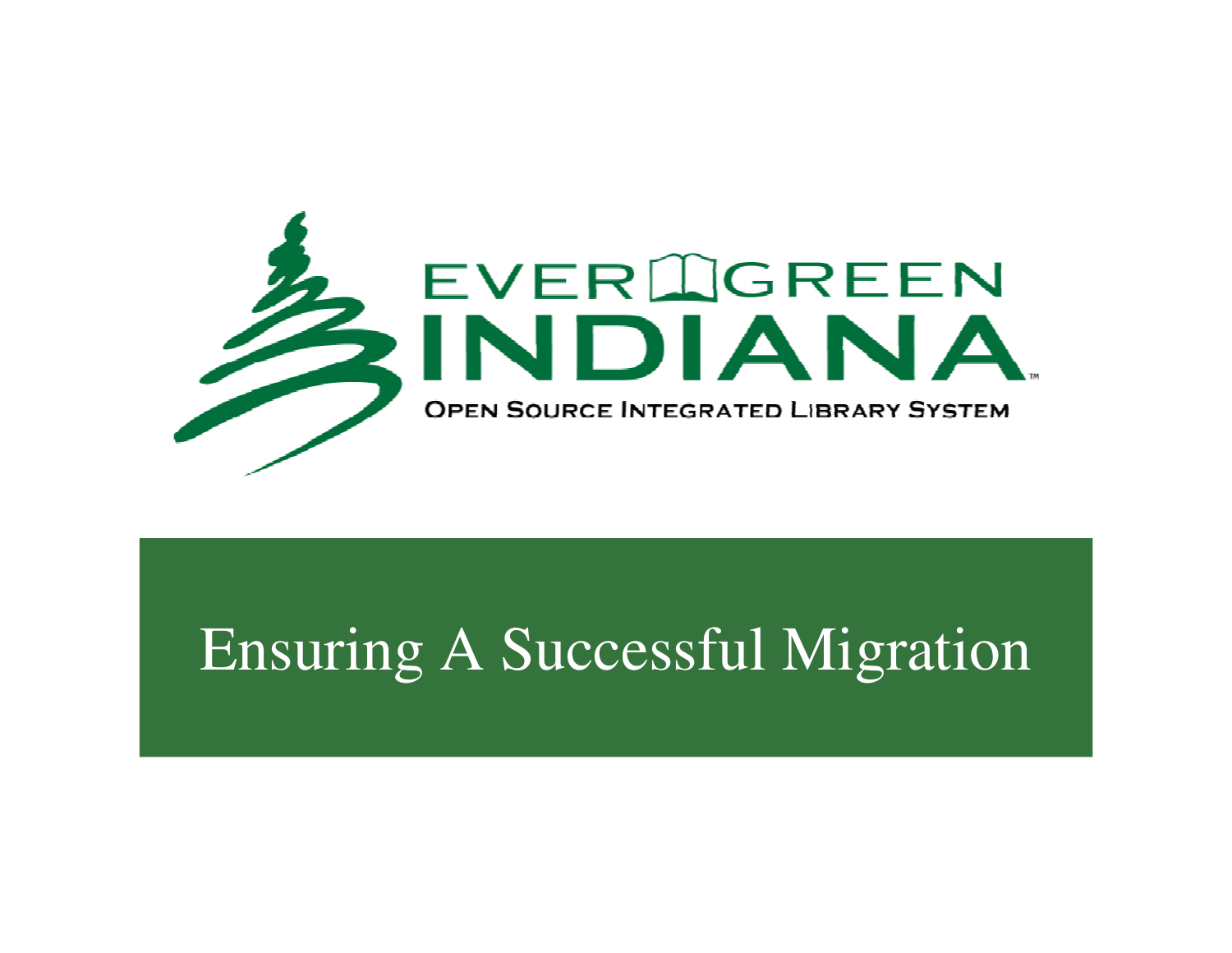# Migration?

• What is a migration?

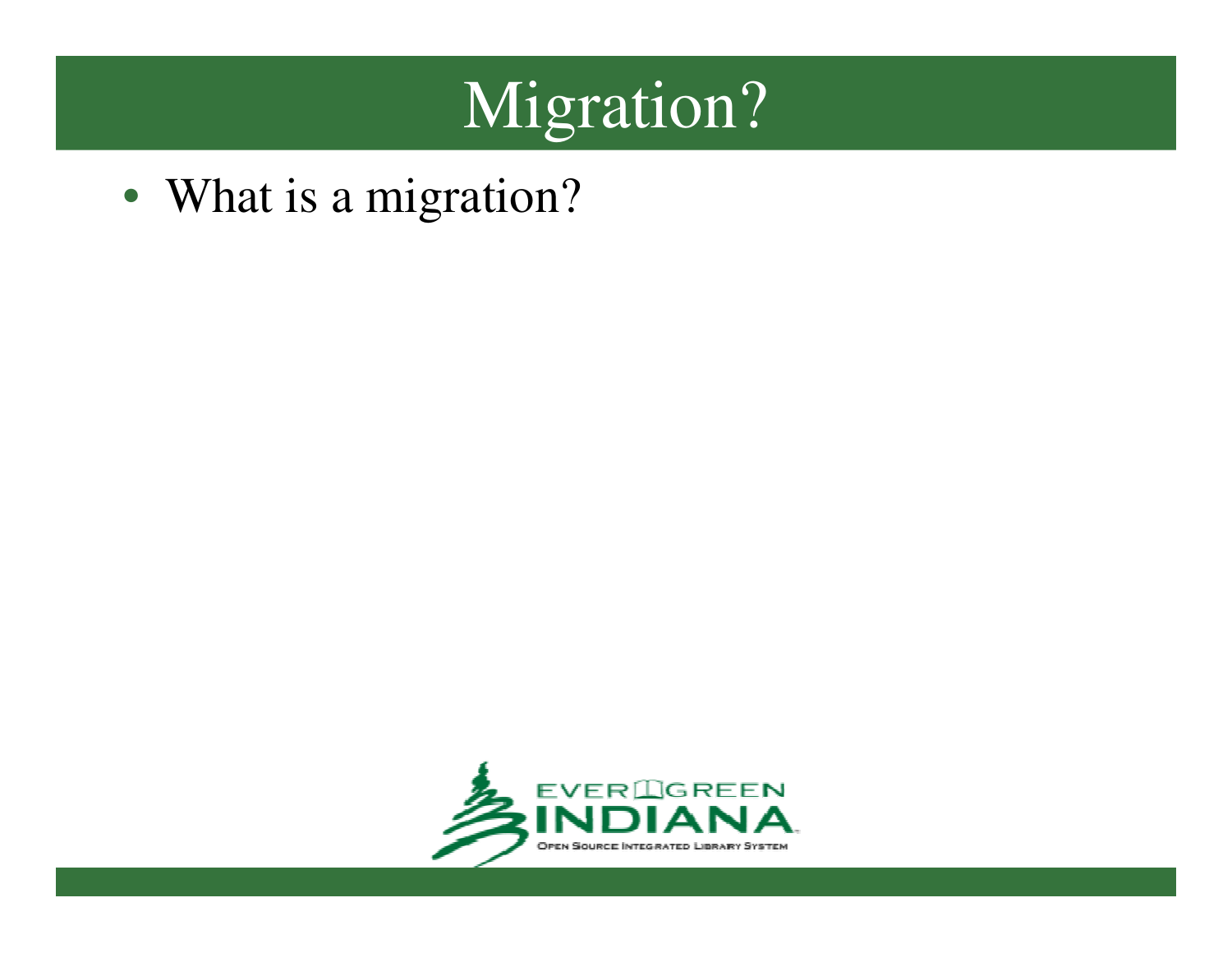# What Migrates?

- Bibliographic Records
- Holding Records
- Patron Records
- Transactional Data
	- Fines/fees
	- Holds
	- Circulations

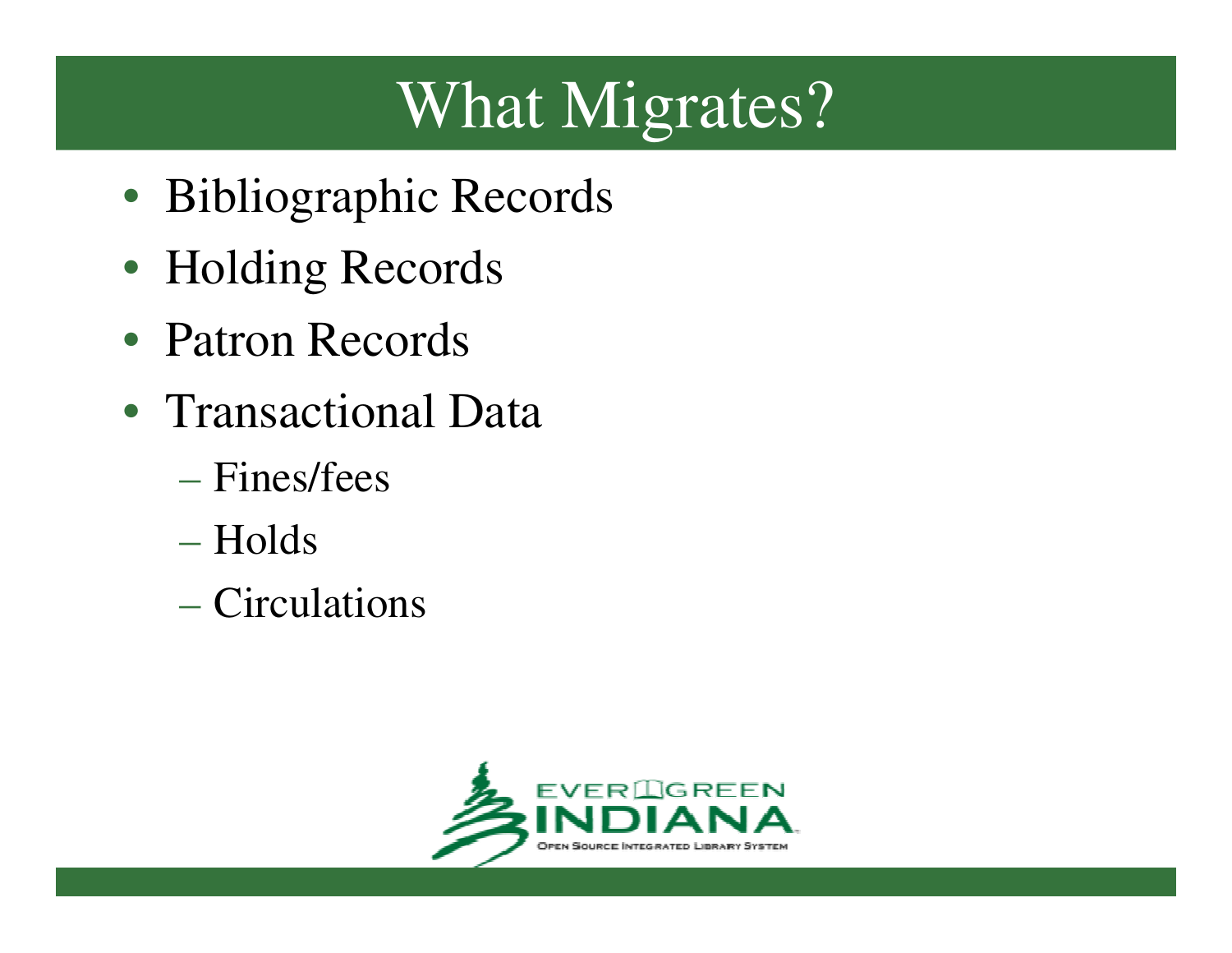### Migration Timeline

- Timeline of a migration
	- Prepare mapping and OPAC Config
	- Test load of records
	- Freeze on catalog and patron records
	- Final extraction of patron record and items

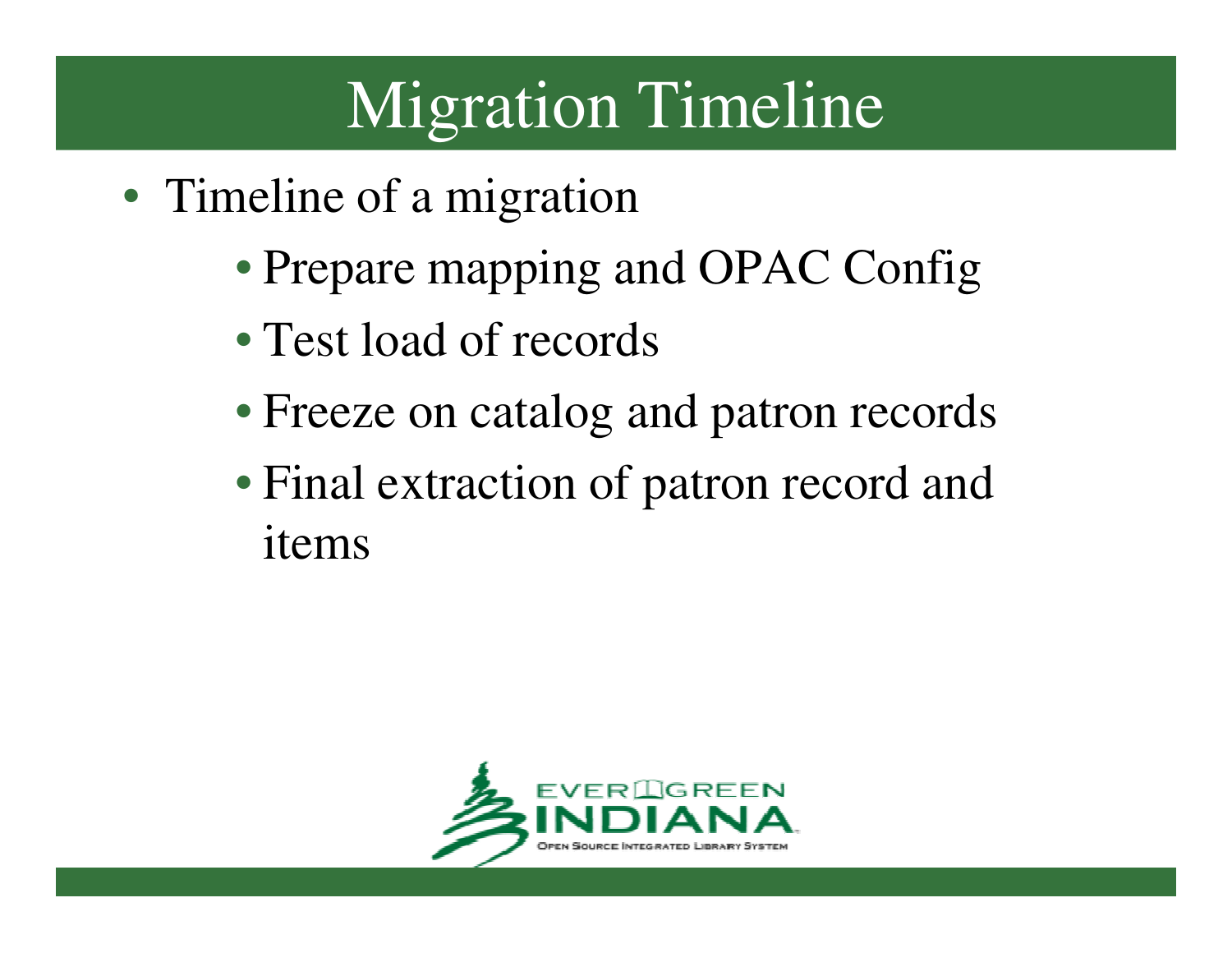#### Evergreen Indiana Expenses

- Covered by State Library
	- Migration costs
		- Generally between \$4000 & \$8000
		- Bibliographic records
		- Patron records
	- New library cards
	- Rebarcoding –where necessary



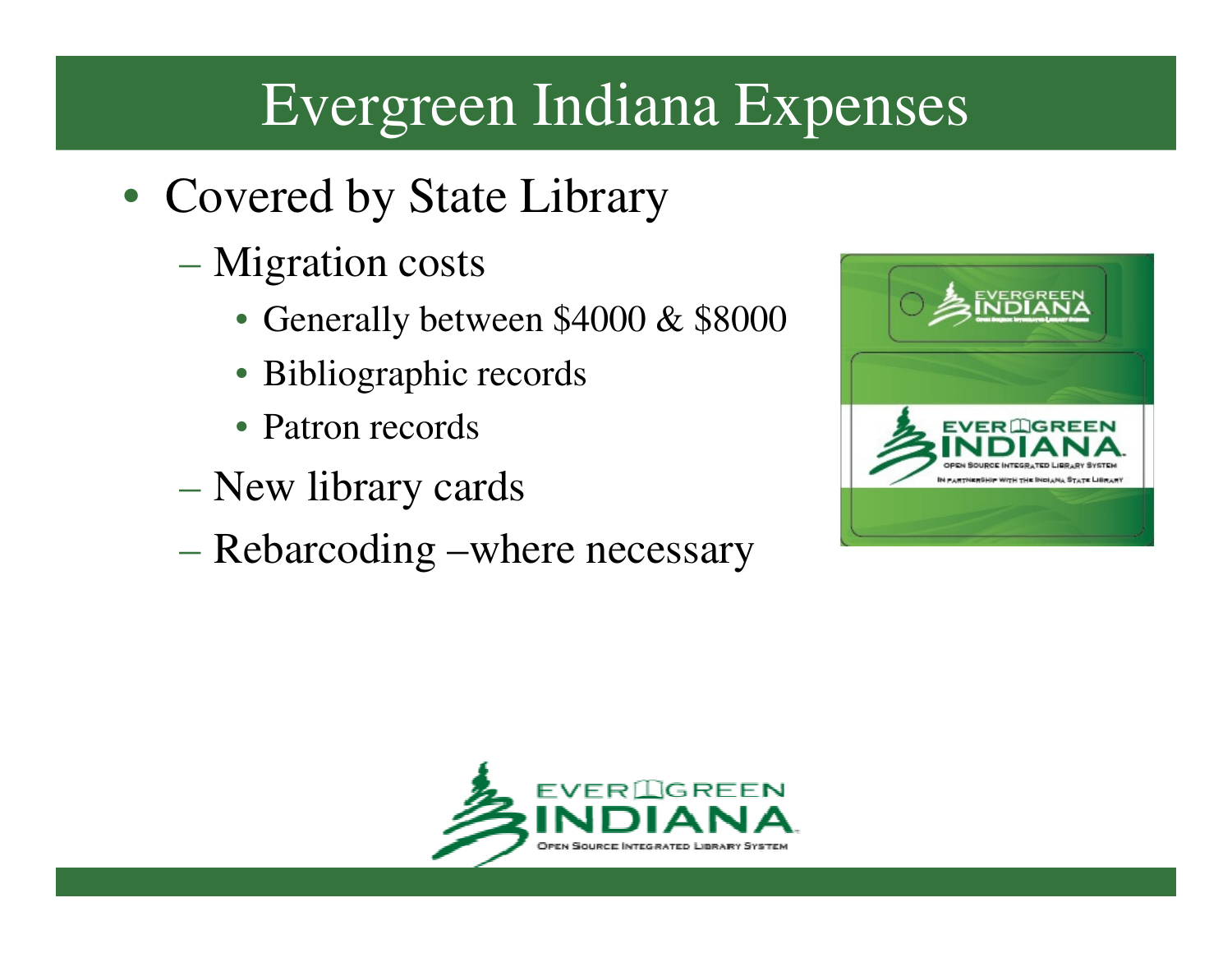#### Evergreen Indiana Expenses

- Covered by migrating library
	- Data extraction
	- In some instances, migration of transactional data
	- Hardware maintenance

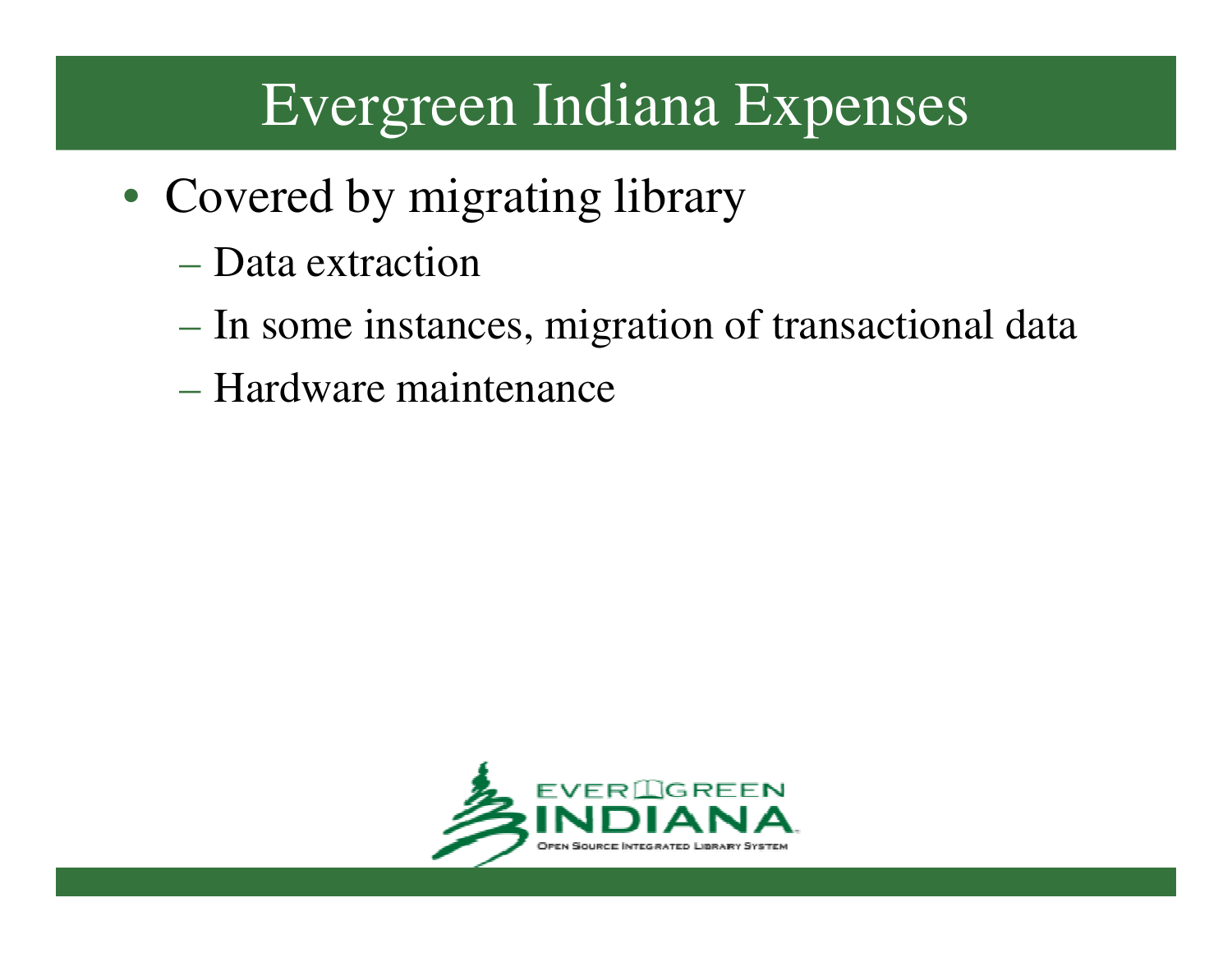# Ensuring A Successful Migration

- Preparation
	- Prepare Staff
		- Staff Training Documents
			- http://www.in.gov/library/3380.htm
	- Prepare Patrons
		- Resources for Member Libraries
			- http://www.in.gov/library/3379.htm
		- Press Release Examples
			- http://www.in.gov/library/3378.htm
	- Prepare Data
	- Prepare Current ILS Vendor

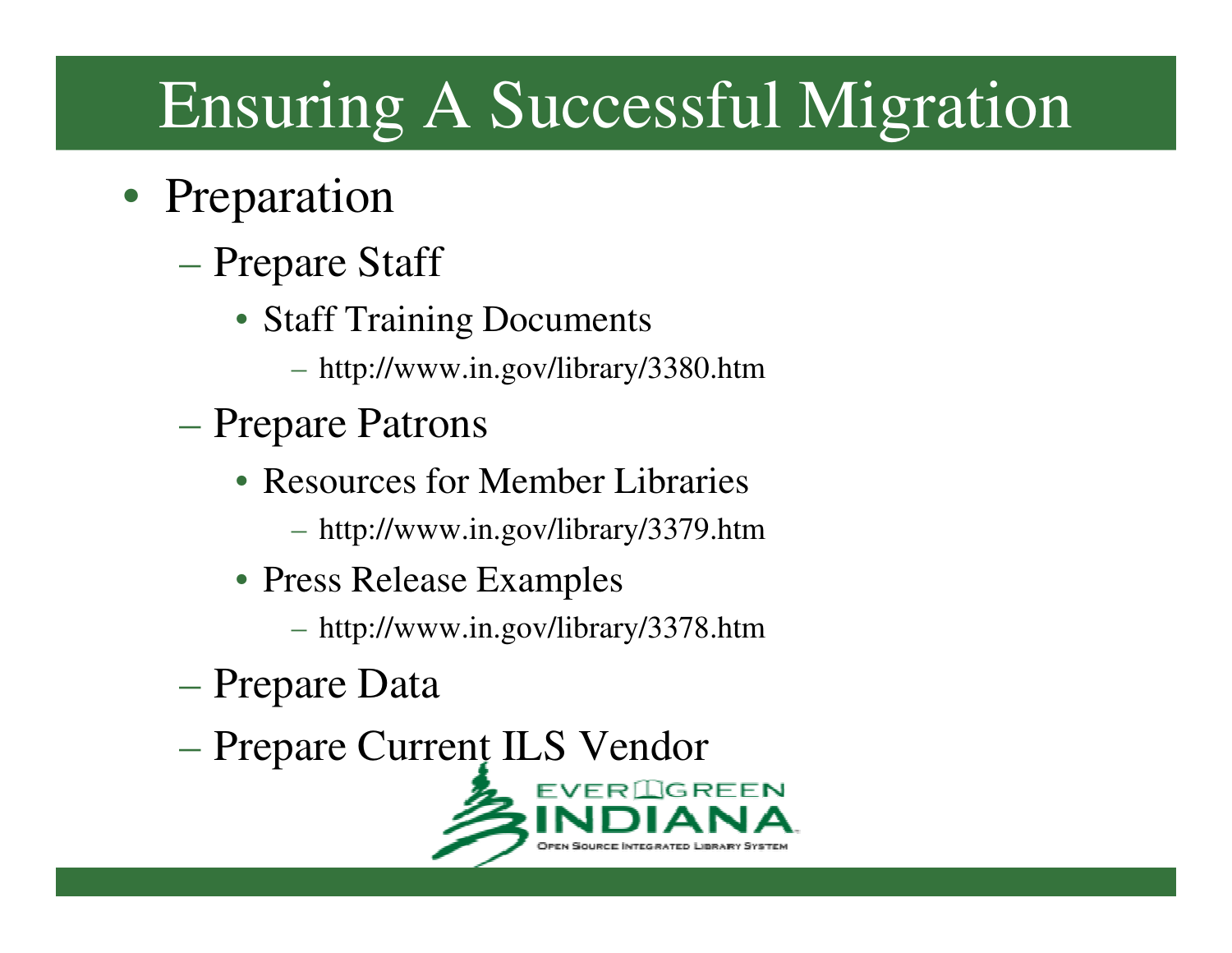# Preparing for Migration

- Clean up Bad Data
	- Patron records
		- Delete Inactive and Duplicate Cards
		- Update Patron Account Information
			- Current addresses and full names
			- Add email addresses and phone numbers
		- Reciprocal Borrowers
	- Bibliographic records
		- Delete records associated with lost items
		- Clean up "patron" helpers

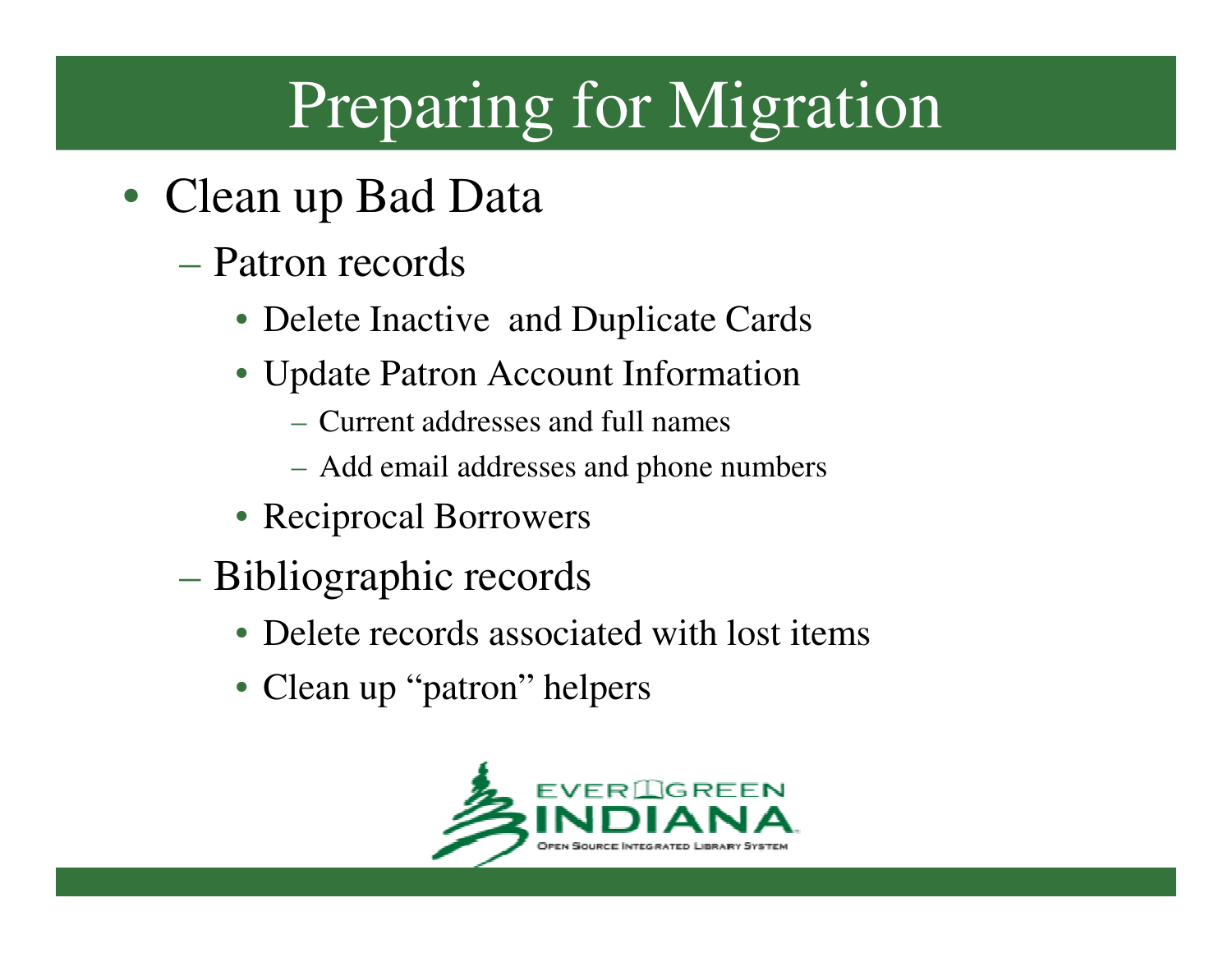## Preparing for Migration

- Understand your current ILS
	- $\mathcal{L}_{\mathcal{A}}$ Where is your data stored?
	- $\mathcal{L}_{\mathcal{A}}$ - How data is stored?
- Familiarize yourself with how to do the extractions
	- $\mathcal{L}_{\mathcal{A}}$  Seek help from vendor
		- Timing Issue
		- Costs

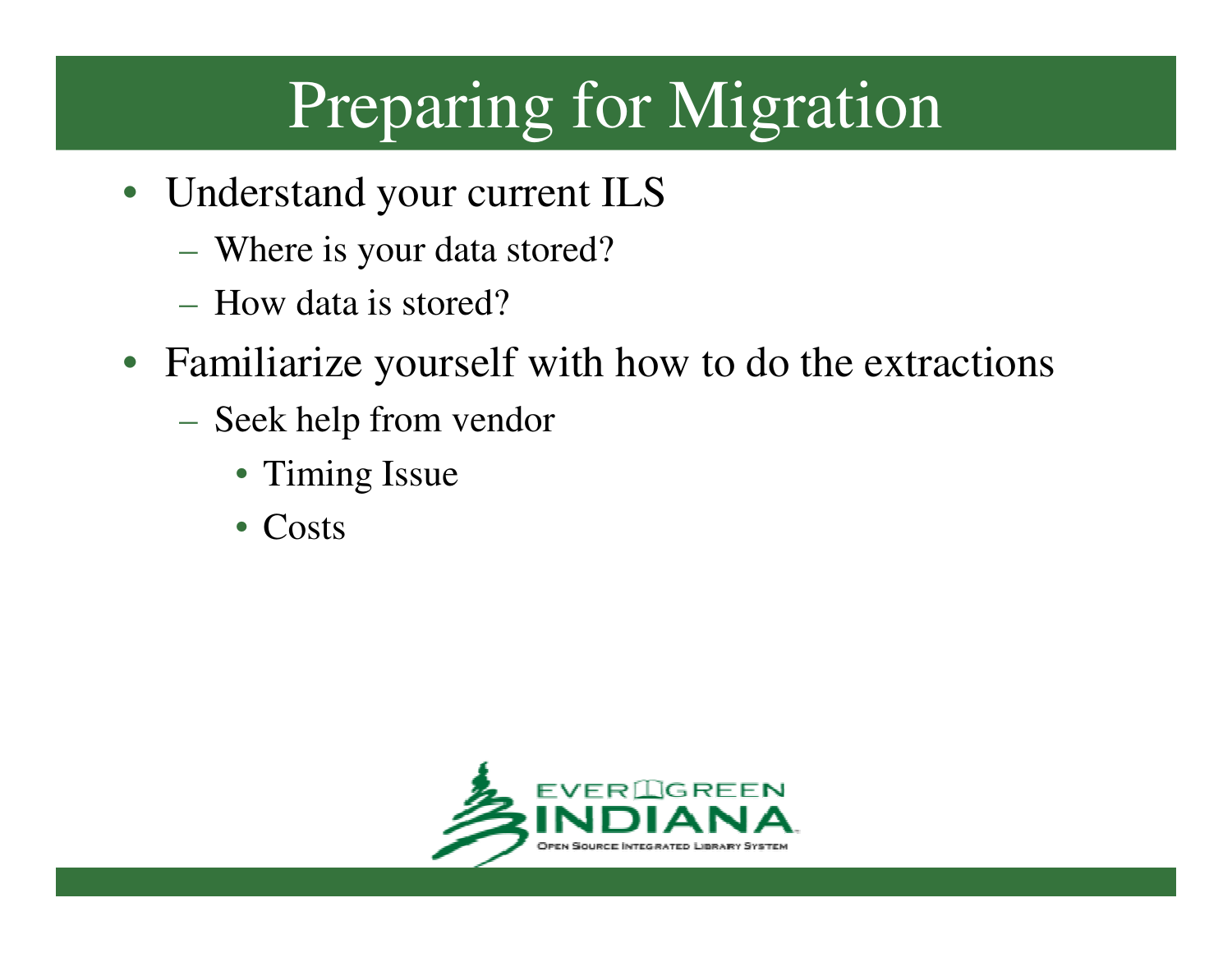### Understand your current obligations

- Review current ILS contract
	- Termination provisions
	- Notice obligations
	- Post-termination obligations
	- Data extraction assistance
	- Access to data post-migration
		- Annual report statistics

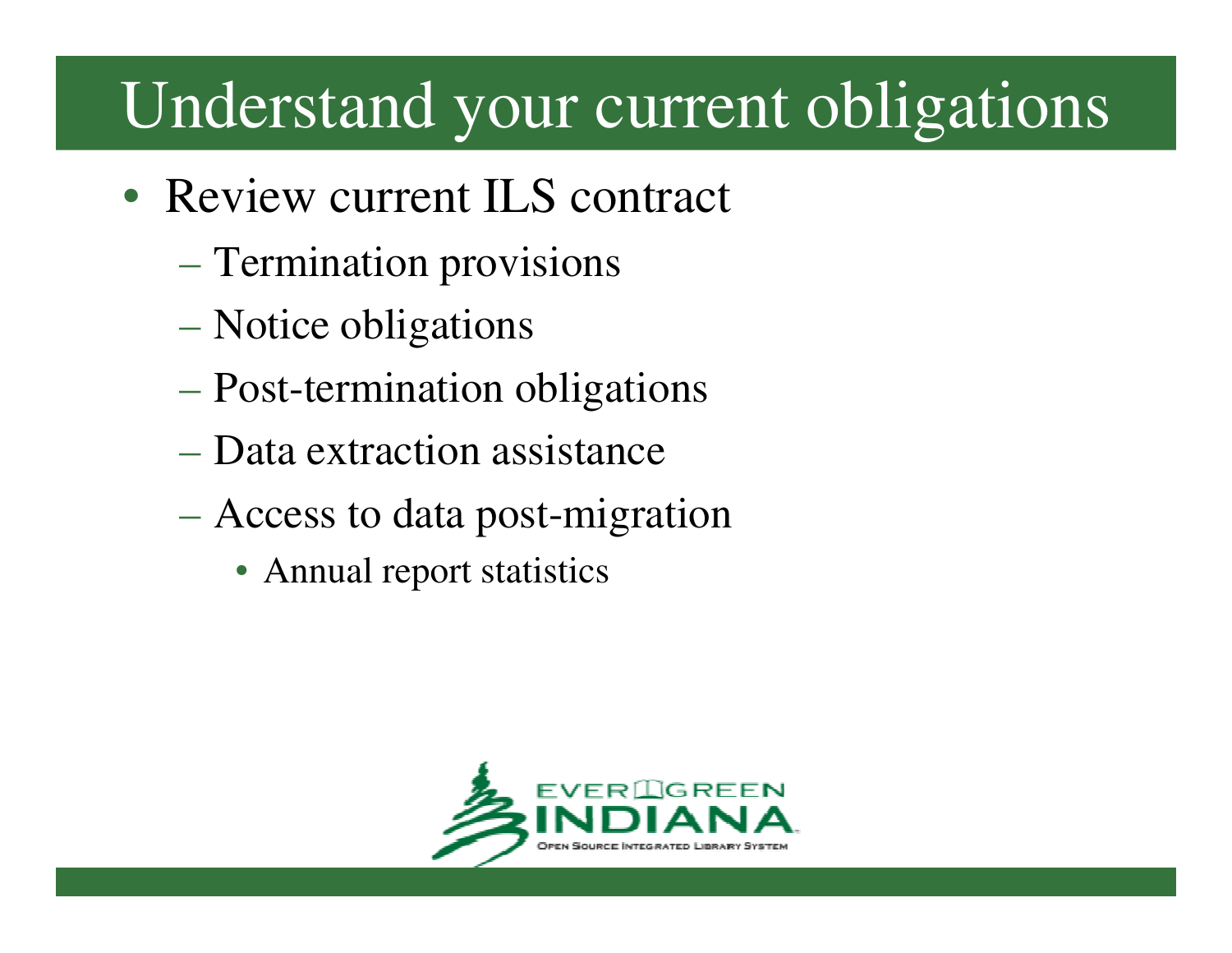# What is mapping?

- OPAC Config
	- Hours, locations
	- Email for notices
- Spreadsheets
	- Patrons
	- Items
	- Circulation Modifiers

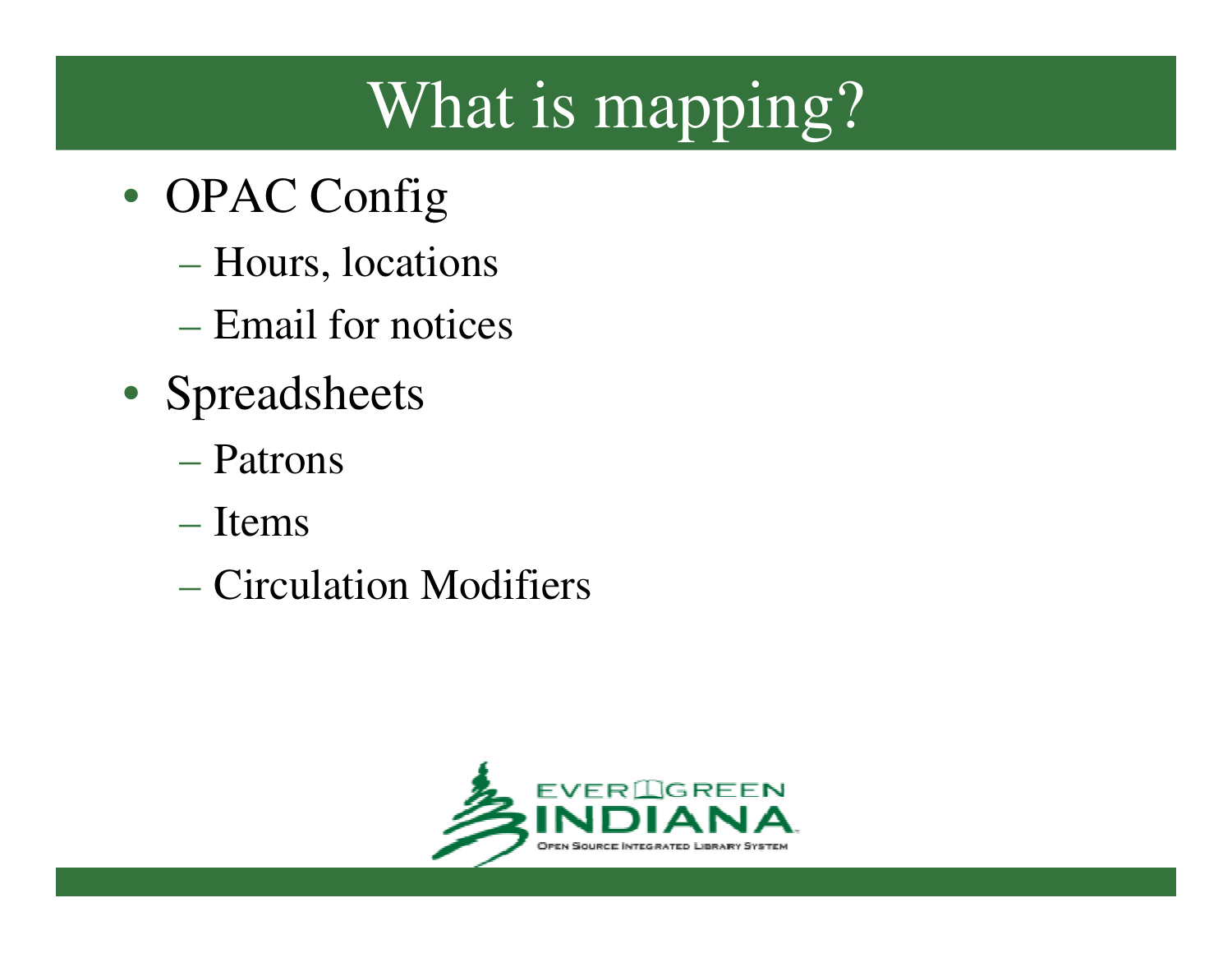### **Migration Success**

- Clean Up Patron & Bibliographic Records
- Download the demo
- Review the policies and procedures
	- $-$  Develop workflows  $\&$  procedures at the local level
- Visit other libraries
- Join the list servs
- Use the resources available on the Evergreen website

» http://www.in.gov/library/evergreen.htm